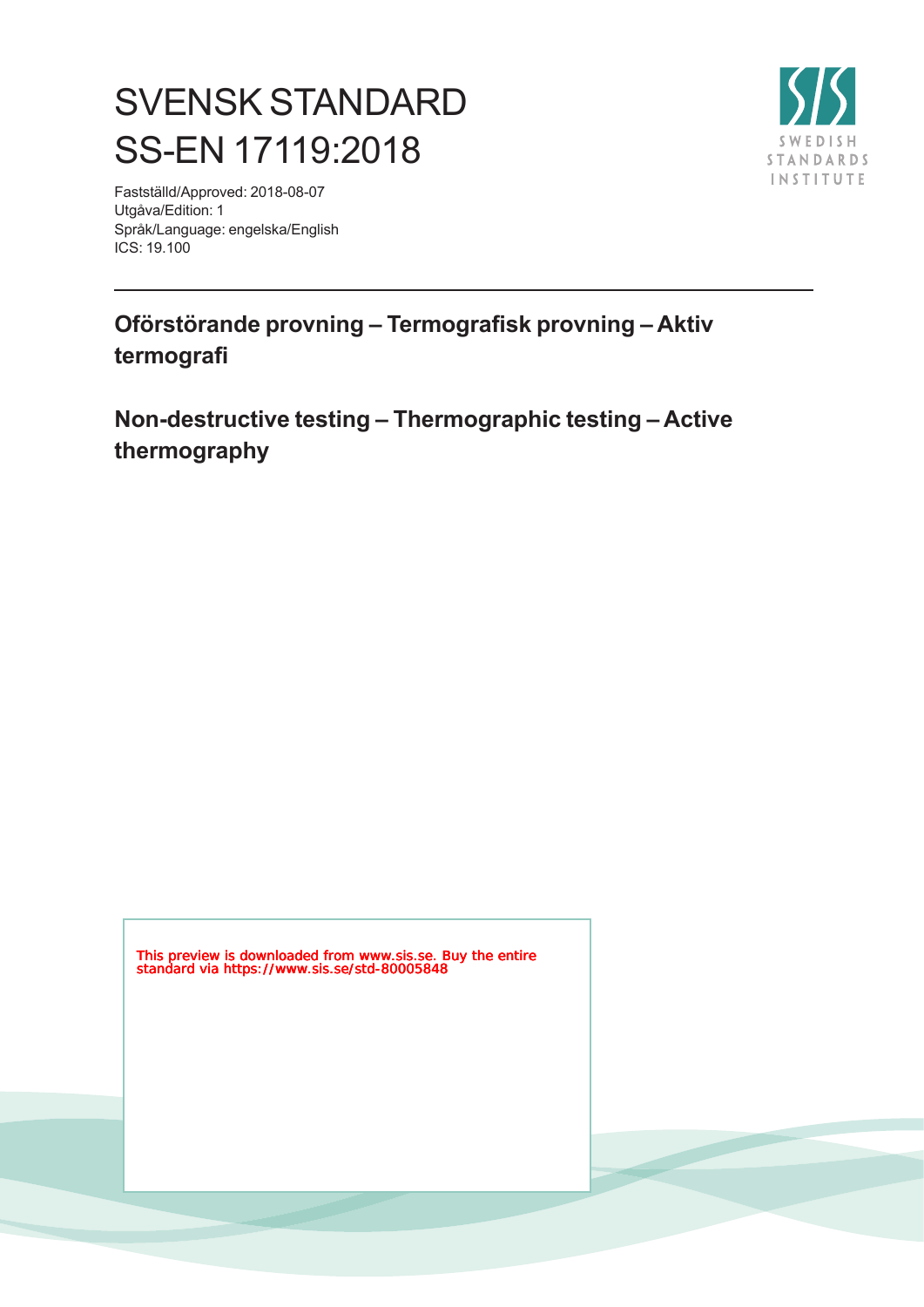## Standarder får världen att fungera

*SIS (Swedish Standards Institute) är en fristående ideell förening med medlemmar från både privat och offentlig sektor. Vi är en del av det europeiska och globala nätverk som utarbetar internationella standarder. Standarder är dokumenterad kunskap utvecklad av framstående aktörer inom industri, näringsliv och samhälle och befrämjar handel över gränser, bidrar till att processer och produkter blir säkrare samt effektiviserar din verksamhet.* 

#### **Delta och påverka**

Som medlem i SIS har du möjlighet att påverka framtida standarder inom ditt område på nationell, europeisk och global nivå. Du får samtidigt tillgång till tidig information om utvecklingen inom din bransch.

#### **Ta del av det färdiga arbetet**

Vi erbjuder våra kunder allt som rör standarder och deras tillämpning. Hos oss kan du köpa alla publikationer du behöver – allt från enskilda standarder, tekniska rapporter och standardpaket till handböcker och onlinetjänster. Genom vår webbtjänst e-nav får du tillgång till ett lättnavigerat bibliotek där alla standarder som är aktuella för ditt företag finns tillgängliga. Standarder och handböcker är källor till kunskap. Vi säljer dem.

#### **Utveckla din kompetens och lyckas bättre i ditt arbete**

Hos SIS kan du gå öppna eller företagsinterna utbildningar kring innehåll och tillämpning av standarder. Genom vår närhet till den internationella utvecklingen och ISO får du rätt kunskap i rätt tid, direkt från källan. Med vår kunskap om standarders möjligheter hjälper vi våra kunder att skapa verklig nytta och lönsamhet i sina verksamheter.

**Vill du veta mer om SIS eller hur standarder kan effektivisera din verksamhet är du välkommen in på www.sis.se eller ta kontakt med oss på tel 08-555 523 00.**

## Standards make the world go round

*SIS (Swedish Standards Institute) is an independent non-profit organisation with members from both the private and public sectors. We are part of the European and global network that draws up international standards. Standards consist of documented knowledge developed by prominent actors within the industry, business world and society. They promote cross-border trade, they help to make processes and products safer and they streamline your organisation.*

#### **Take part and have influence**

As a member of SIS you will have the possibility to participate in standardization activities on national, European and global level. The membership in SIS will give you the opportunity to influence future standards and gain access to early stage information about developments within your field.

#### **Get to know the finished work**

We offer our customers everything in connection with standards and their application. You can purchase all the publications you need from us - everything from individual standards, technical reports and standard packages through to manuals and online services. Our web service e-nav gives you access to an easy-to-navigate library where all standards that are relevant to your company are available. Standards and manuals are sources of knowledge. We sell them.

#### **Increase understanding and improve perception**

With SIS you can undergo either shared or in-house training in the content and application of standards. Thanks to our proximity to international development and ISO you receive the right knowledge at the right time, direct from the source. With our knowledge about the potential of standards, we assist our customers in creating tangible benefit and profitability in their organisations.

**If you want to know more about SIS, or how standards can streamline your organisation, please visit www.sis.se or contact us on phone +46 (0)8-555 523 00**



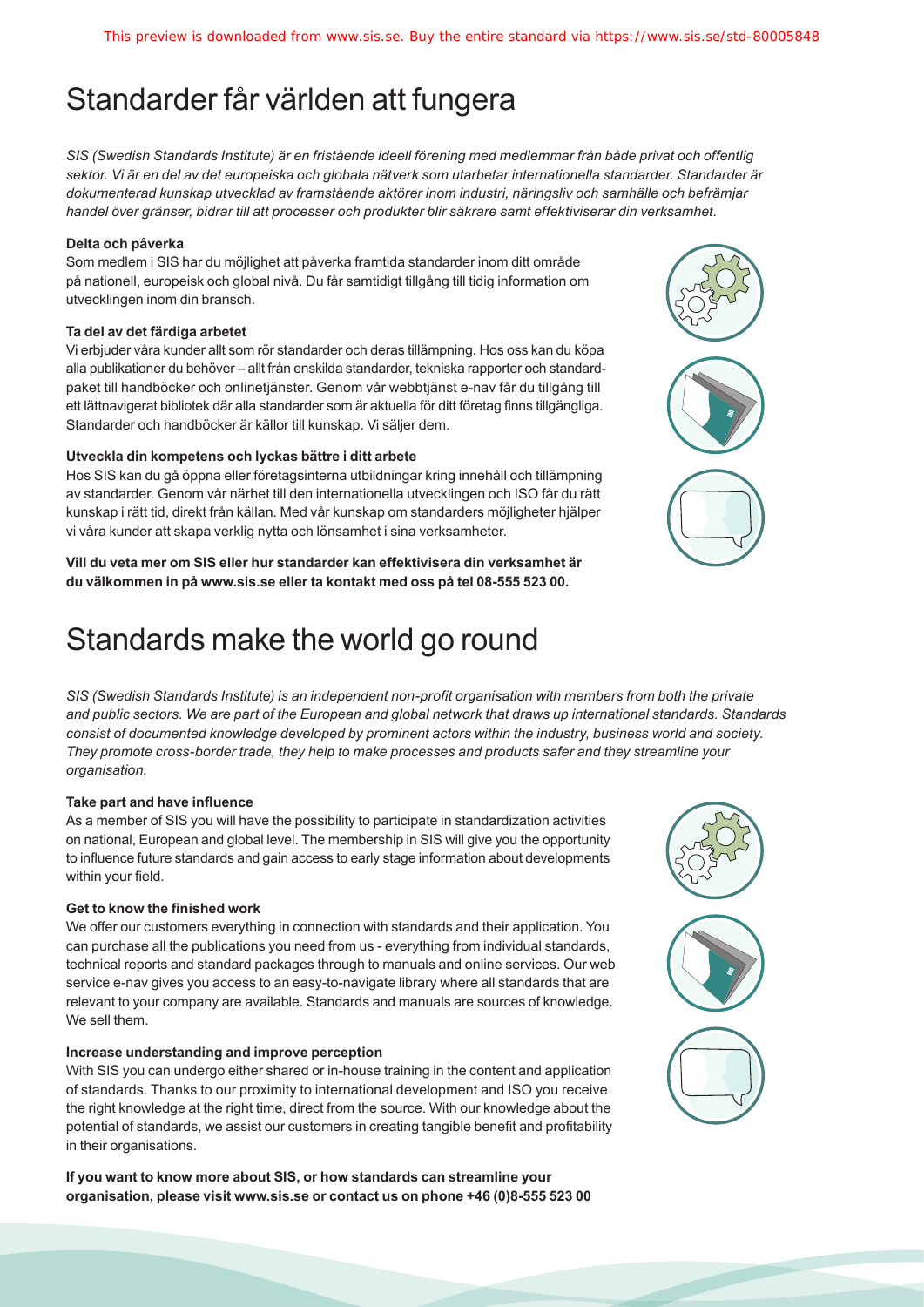Europastandarden EN 17119:2018 gäller som svensk standard. Detta dokument innehåller den officiella engelska versionen av EN 17119:2018.

The European Standard EN 17119:2018 has the status of a Swedish Standard. This document contains the official version of EN 17119:2018.

© Copyright / Upphovsrätten till denna produkt tillhör SIS, Swedish Standards Institute, Stockholm, Sverige. Användningen av denna produkt regleras av slutanvändarlicensen som återfinns i denna produkt, se standardens sista sidor.

© Copyright SIS, Swedish Standards Institute, Stockholm, Sweden. All rights reserved. The use of this product is governed by the end-user licence for this product. You will find the licence in the end of this document.

*Upplysningar om sakinnehållet i standarden lämnas av SIS, Swedish Standards Institute, telefon 08-555 520 00. Standarder kan beställas hos SIS som även lämnar allmänna upplysningar om svensk och utländsk standard.*

*Information about the content of the standard is available from the Swedish Standards Institute (SIS), telephone +46 8 555 520 00. Standards may be ordered from SIS, who can also provide general information about Swedish and foreign standards.*

Denna standard är framtagen av kommittén för Oförstörande provning, SIS / TK 125.

Har du synpunkter på innehållet i den här standarden, vill du delta i ett kommande revideringsarbete eller vara med och ta fram andra standarder inom området? Gå in på www.sis.se - där hittar du mer information.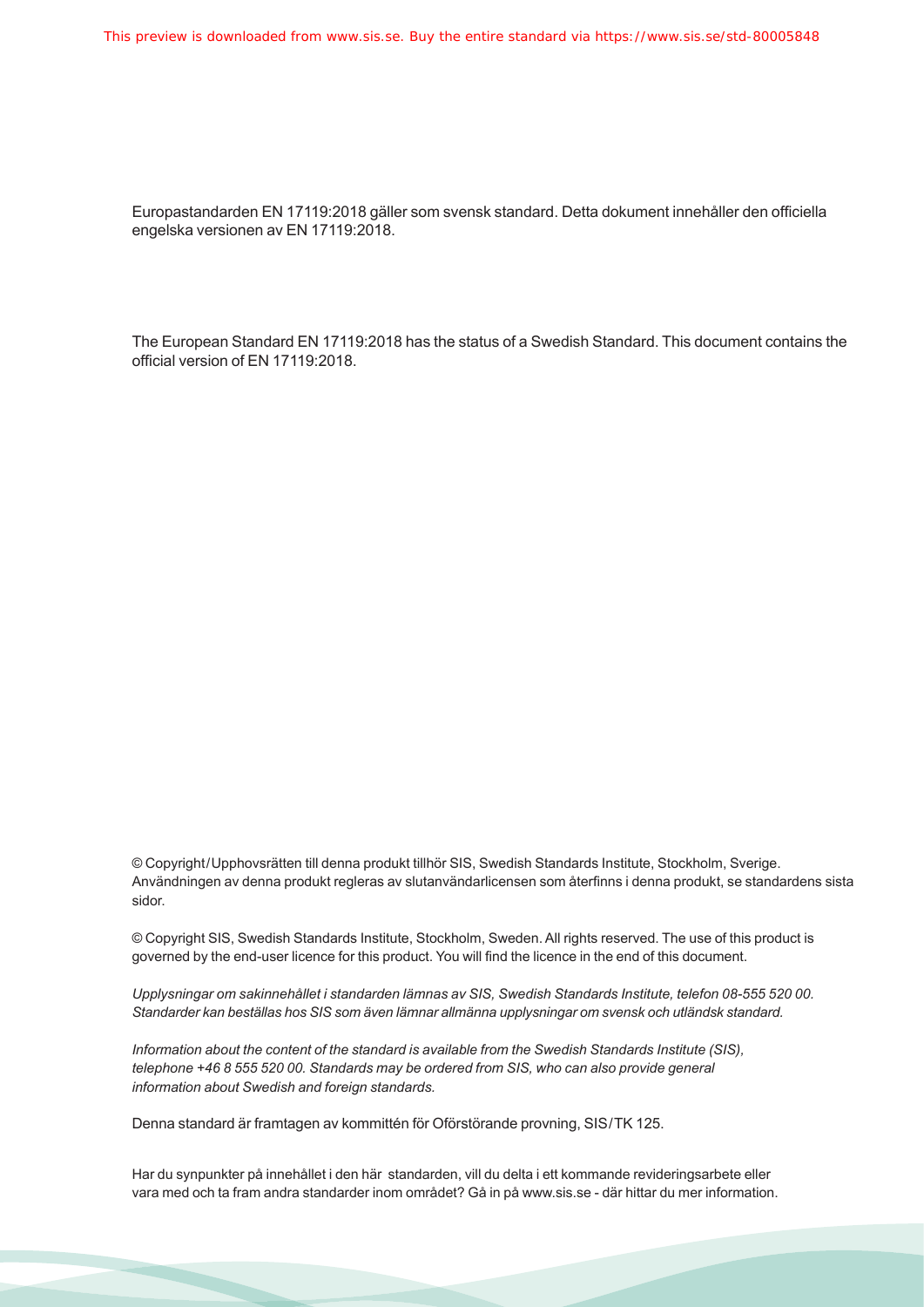This preview is downloaded from www.sis.se. Buy the entire standard via https://www.sis.se/std-80005848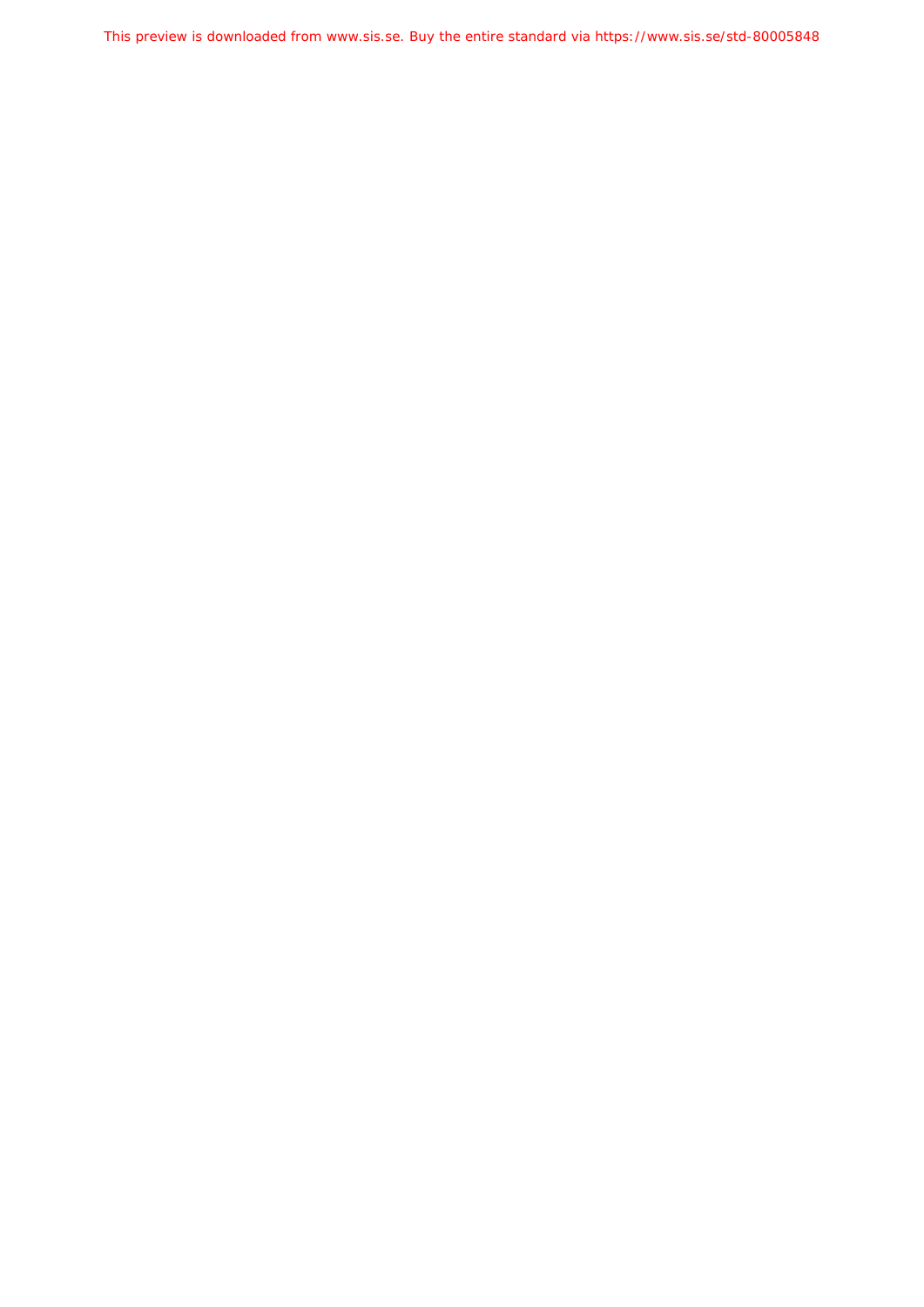## EUROPEAN STANDARD NORME EUROPÉENNE EUROPÄISCHE NORM

## **EN 17119**

August 2018

ICS 19.100

English Version

### Non-destructive testing - Thermographic testing - Active thermography

Essais non destructifs - Analyse thermographique - Thermographie active

 Zerstörungsfreie Prüfung - Thermografische Prüfung - Aktive Thermografie

This European Standard was approved by CEN on 20 April 2018.

CEN members are bound to comply with the CEN/CENELEC Internal Regulations which stipulate the conditions for giving this European Standard the status of a national standard without any alteration. Up-to-date lists and bibliographical references concerning such national standards may be obtained on application to the CEN-CENELEC Management Centre or to any CEN member.

This European Standard exists in three official versions (English, French, German). A version in any other language made by translation under the responsibility of a CEN member into its own language and notified to the CEN-CENELEC Management Centre has the same status as the official versions.

CEN members are the national standards bodies of Austria, Belgium, Bulgaria, Croatia, Cyprus, Czech Republic, Denmark, Estonia, Finland, Former Yugoslav Republic of Macedonia, France, Germany, Greece, Hungary, Iceland, Ireland, Italy, Latvia, Lithuania, Luxembourg, Malta, Netherlands, Norway, Poland, Portugal, Romania, Serbia, Slovakia, Slovenia, Spain, Sweden, Switzerland, Turkey and United Kingdom.



EUROPEAN COMMITTEE FOR STANDARDIZATION COMITÉ EUROPÉEN DE NORMALISATION EUROPÄISCHES KOMITEE FÜR NORMUNG

**CEN-CENELEC Management Centre: Rue de la Science 23, B-1040 Brussels**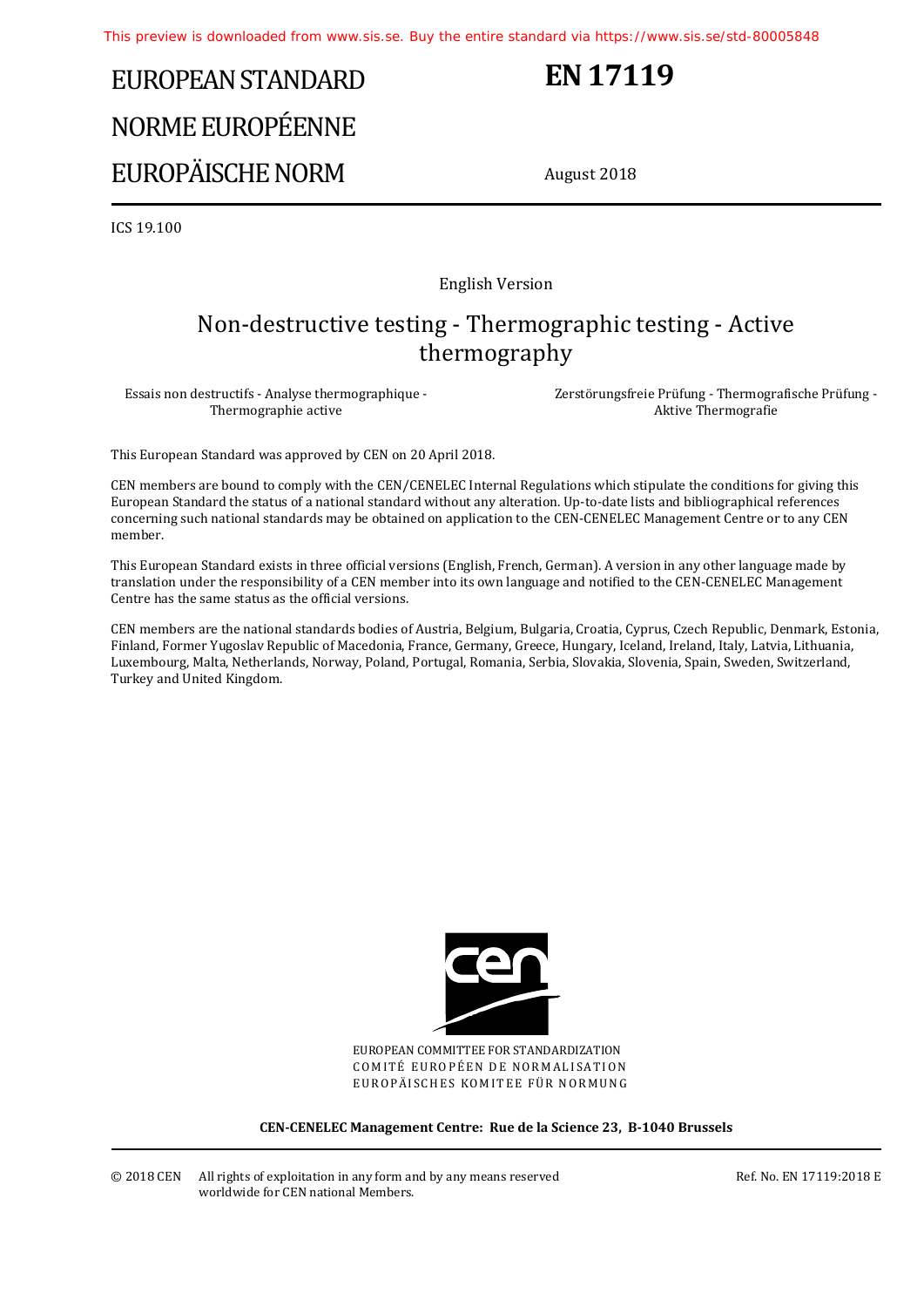This preview is downloaded from www.sis.se. Buy the entire standard via https://www.sis.se/std-80005848

#### SS-EN 17119:2018 (E)

### **Contents**

### Page

| $\mathbf{1}$                   |  |  |
|--------------------------------|--|--|
| $\overline{2}$                 |  |  |
| 3                              |  |  |
| $\overline{\mathbf{4}}$<br>4.1 |  |  |
| 4.2<br>4.2.1                   |  |  |
| 4.2.2                          |  |  |
| 4.2.3                          |  |  |
| 4.3                            |  |  |
| 4.3.1                          |  |  |
| 4.3.2<br>4.3.3                 |  |  |
| 4.4                            |  |  |
| 4.4.1                          |  |  |
| 4.4.2                          |  |  |
| 5<br>5.1                       |  |  |
| 5.2                            |  |  |
| 5.3<br>5.4                     |  |  |
| 6                              |  |  |
| 7                              |  |  |
| 8                              |  |  |
| 9                              |  |  |
|                                |  |  |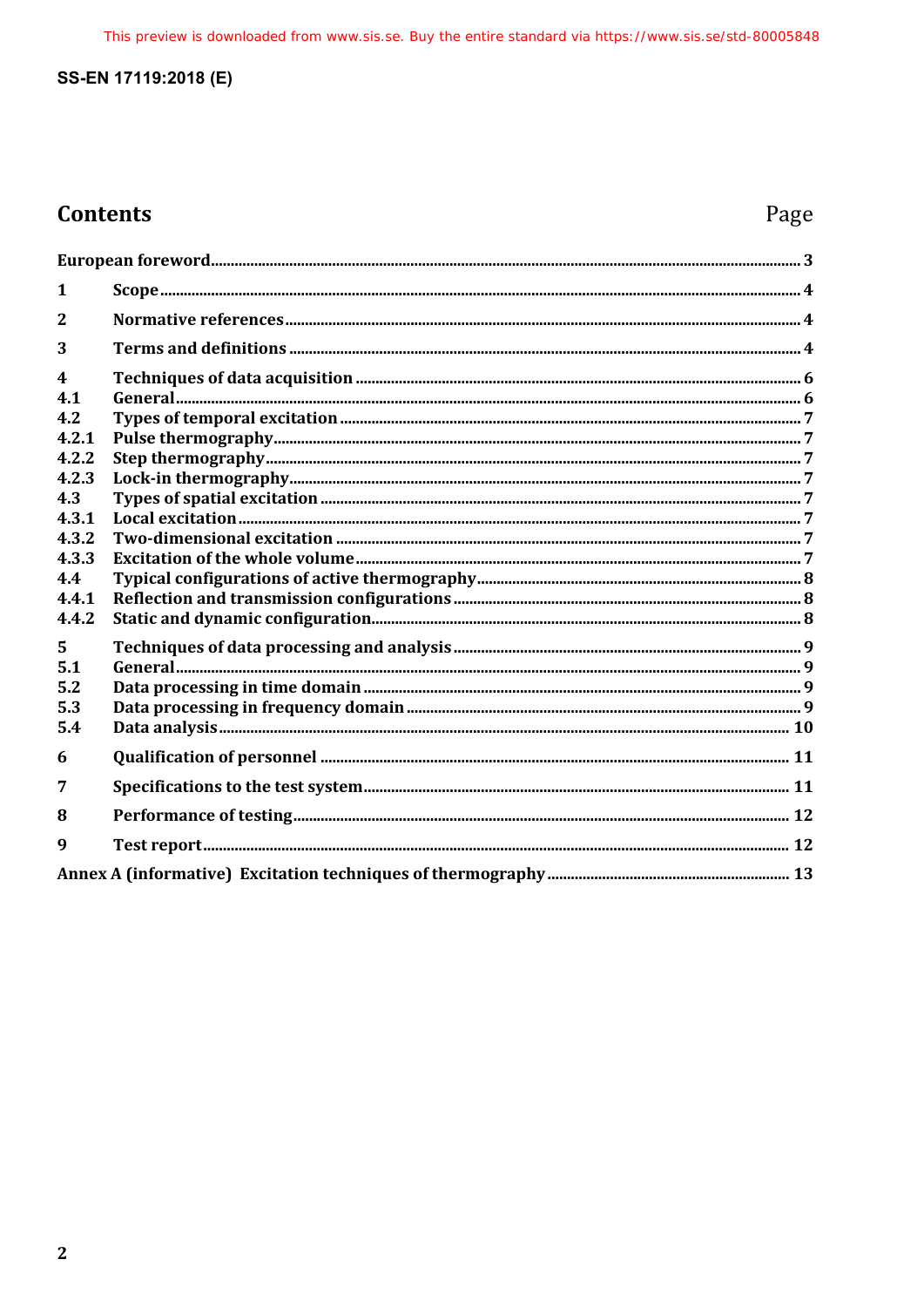### <span id="page-6-0"></span>**European foreword**

This document (EN 17119:2018) has been prepared by Technical Committee CEN/TC 138 "Nondestructive testing", the secretariat of which is held by AFNOR.

This European Standard shall be given the status of a national standard, either by publication of an identical text or by endorsement, at the latest by February 2019, and conflicting national standards shall be withdrawn at the latest by February 2019.

Attention is drawn to the possibility that some of the elements of this document may be the subject of patent rights. CEN shall not be held responsible for identifying any or all such patent rights.

According to the CEN-CENELEC Internal Regulations, the national standards organisations of the following countries are bound to implement this European Standard: Austria, Belgium, Bulgaria, Croatia, Cyprus, Czech Republic, Denmark, Estonia, Finland, Former Yugoslav Republic of Macedonia, France, Germany, Greece, Hungary, Iceland, Ireland, Italy, Latvia, Lithuania, Luxembourg, Malta, Netherlands, Norway, Poland, Portugal, Romania, Serbia, Slovakia, Slovenia, Spain, Sweden, Switzerland, Turkey and the United Kingdom.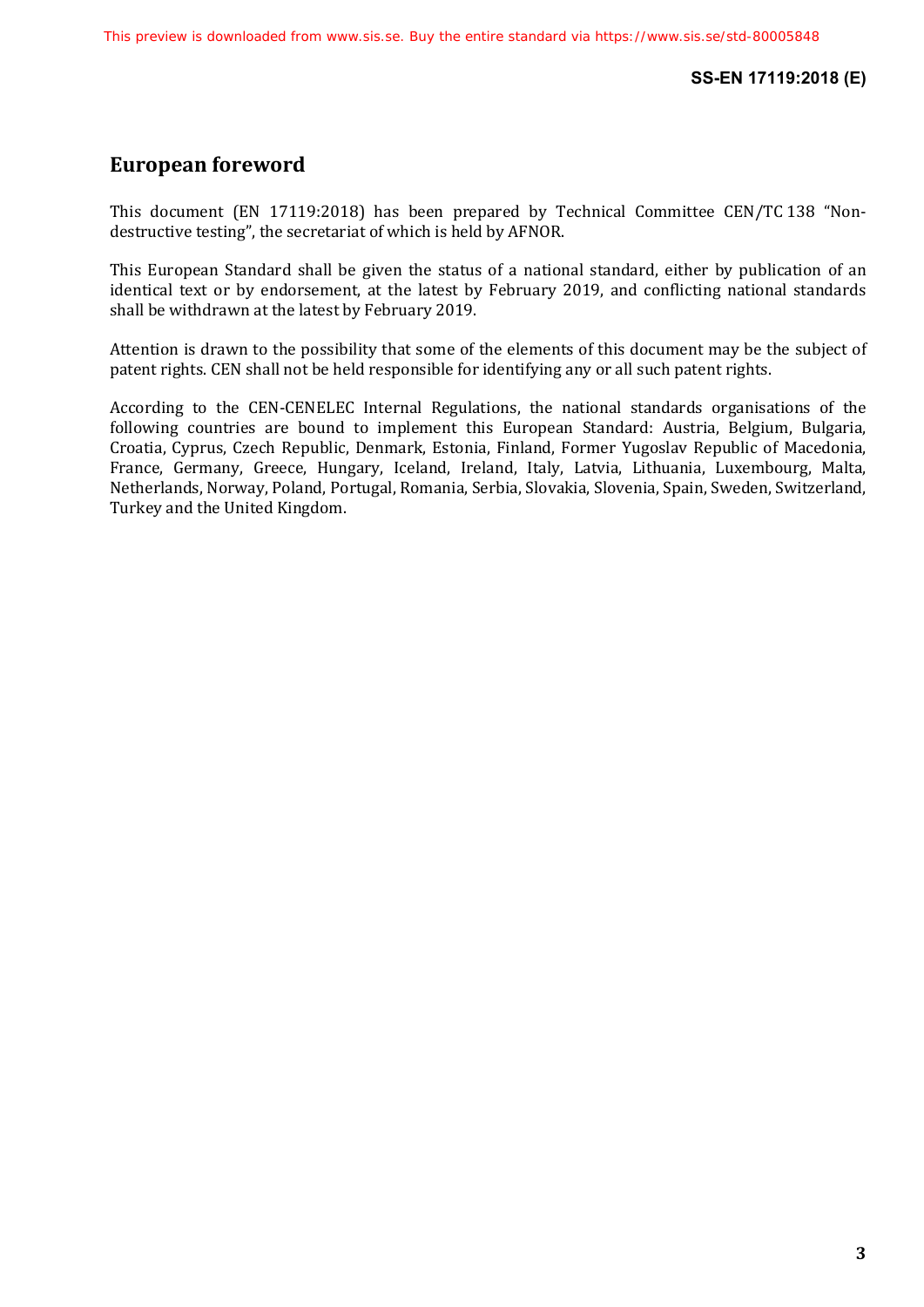#### <span id="page-7-0"></span>**1 Scope**

This document defines the procedures for non-destructive testing using active thermography.

These testing procedures can be applied to different materials (e.g. composites, metals and coatings) and are appointed, but not limited to the:

- detection of discontinuities (e.g. voids, cracks, inclusions, delaminations);
- determination of layer or part thicknesses;
- determination and comparison of thermophysical properties.

This standard is describing data acquisition and analysis principles for active thermography and is giving an informative guideline for appropriate selection of the excitation source. Acceptance criteria are not defined in this standard.

Active thermography is applied in industrial production (e.g. compound materials, vehicle parts, engine parts, power plant parts, joining technology, electronic devices) and in maintenance and repair (e.g. aerospace, power plants, civil engineering).

#### <span id="page-7-1"></span>**2 Normative references**

The following documents are referred to in the text in such a way that some or all of their content constitutes requirements of this document. For dated references, only the edition cited applies. For undated references, the latest edition of the referenced document (including any amendments) applies.

EN 16714-1, *Non-destructive testing - Thermographic testing - Part 1: General principles*

EN 16714-2, *Non-destructive testing - Thermographic testing - Part 2: Equipment*

EN 16714-3, *Non-destructive testing - Thermographic testing - Part 3: Terms and definitions*

EN 15042-2:2006, *Thickness measurement of coatings and characterization of surfaces with surface waves - Part 2: Guide to the thickness measurement of coatings by photothermic method*

CEN/TR 14748, *Non-destructive testing - Methodology for qualification of non-destructive tests*

#### <span id="page-7-2"></span>**3 Terms and definitions**

For the purposes of this document, the terms and definitions given in EN 16714-3, EN 15042-2:2006 and the following apply.

ISO and IEC maintain terminological databases for use in standardization at the following addresses:

- IEC Electropedia: available at http://www.electropedia.org/
- ISO Online browsing platform: available at http://www.iso.org/obp

#### **3.1**

#### **amplitude image**

image of the spatial distribution of the amount of radiation emitted by the body at a frequency *f*

#### **3.2**

#### **derivative image**

image of the spatial distribution of the first or higher order temporal derivative of the temperature response to excitation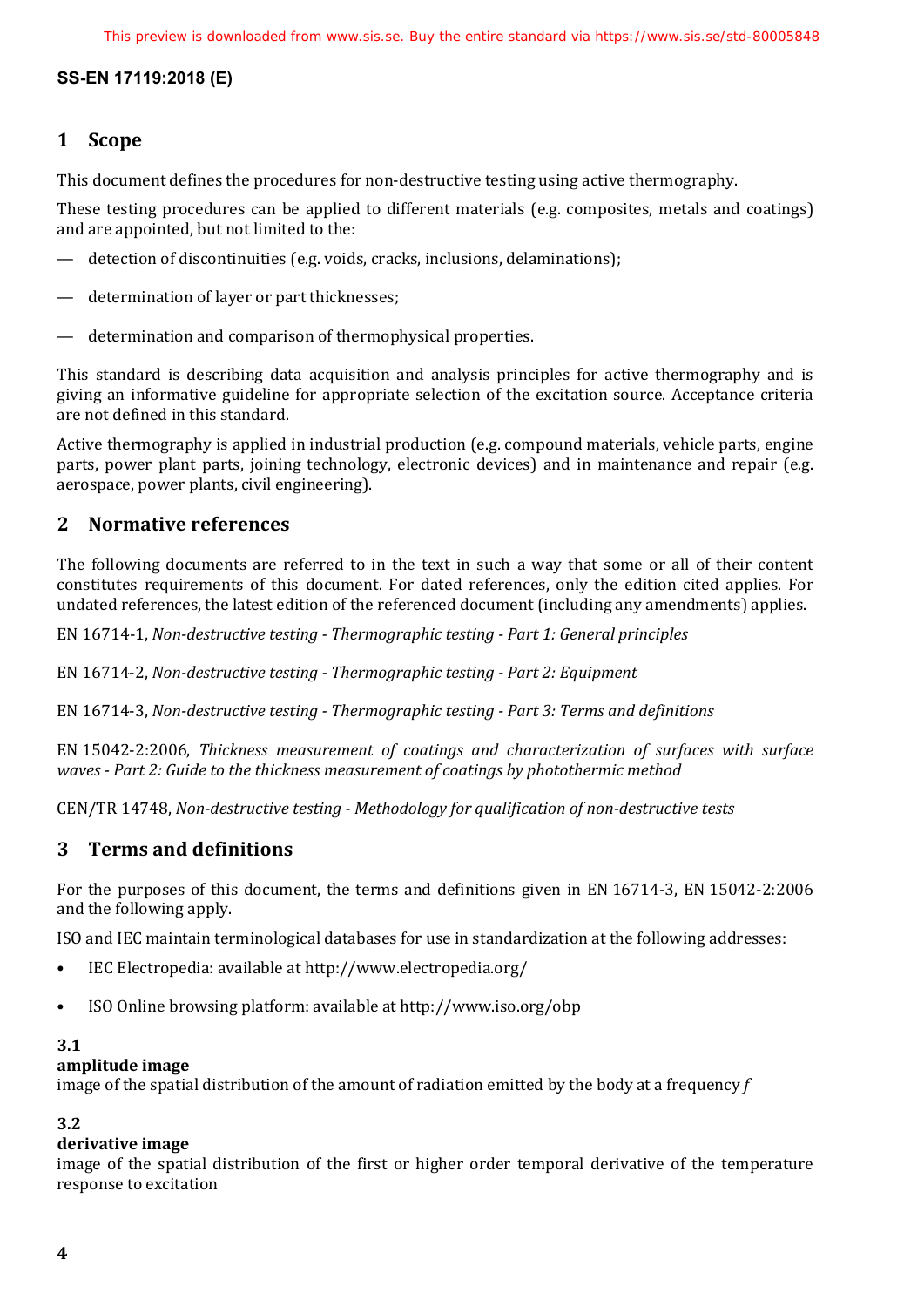#### **3.3**

#### **dynamic temperature contrast**

local distribution of the temporally varying temperature difference relative to a reference temperature

#### **3.4**

#### **lock-in thermography**

#### **modulated thermography**

energy is introduced periodically in time at the modulation frequency  $f_{\text{L},I}$ , e.g., in a sinusoidal manner

#### **3.5**

**phase image**

image of the spatial distribution of the temporal delay of the temperature response at a frequency *f*

#### **3.6**

#### **pulse thermography**

energy is introduced by means of a short pulse that can be considered as a Dirac pulse

#### **3.7**

#### **step thermography**

energy source is switched on or/and off for a defined time during which thermal diffusion can occur

#### **3.8**

#### **thermal diffusion length**

#### **µ**

characteristic length of heat diffusion after pulsed or during periodic introduction of energy at a frequency *f*

#### $\mu$  = sqrt ( $\alpha/\pi f$ )

#### **3.9 thermal diffusivity α**

represents the temporal and spatial diffusion of thermal energy (heat) inside a body

Note 1 to entry: In thermodynamics, *a* is used as symbol.

Note 2 to entry: Depending on the material  $\alpha$  might not be isotropic.

#### **3.10 thermal effusivity**

#### **e**

represents the temperature change of a material as a reaction to a transient input of energy

Note 1 to entry: In thermodynamics, *b* is used as symbol.

Note 2 to entry: Depending on the material *e* might not be isotropic.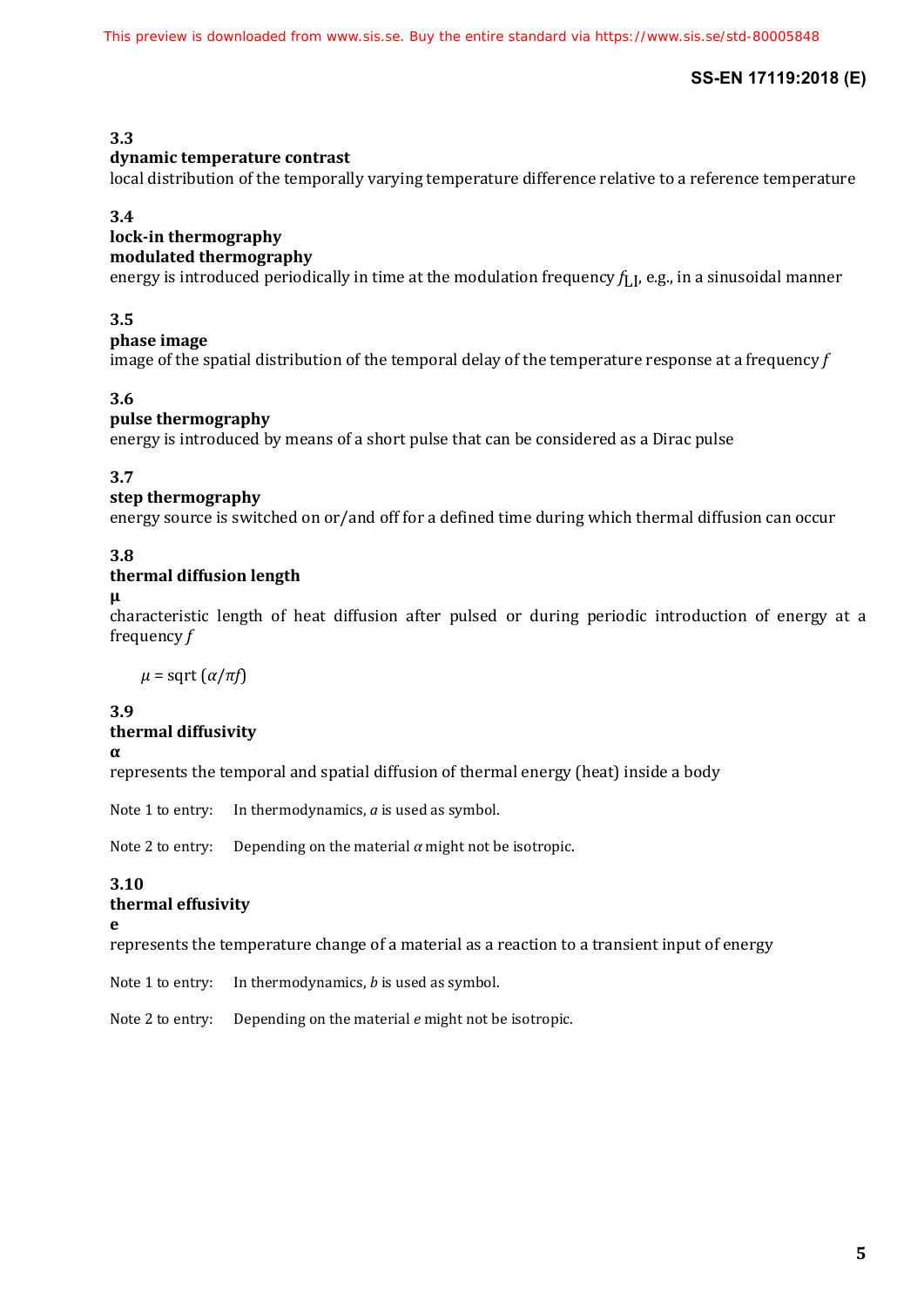#### **3.11 thermal reflection coefficient**  $R_c$

measure for the reflection of thermal waves (related to the model of thermal diffusion waves) at the interface between two layers having different thermal effusivities  $e_1$  and  $e_2$ 

 $R_c = (e_1 - e_2) / (e_1 + e_2)$ 

**3.12**

#### **thermal transmission coefficient**

 $T_c$ 

measure for the transmission of thermal waves (related to the model of thermal diffusion waves) at the interface between two layers having different thermal effusivities *e*<sup>1</sup> and *e*<sup>2</sup>

 $T_c = 2 e_1 / (e_1 + e_2)$ 

#### <span id="page-9-0"></span>**4 Techniques of data acquisition**

#### <span id="page-9-1"></span>**4.1 General**

In active thermography, an additional artificial or natural energy source is applied introducing a time dependent heat flux inside the test specimen. This is only done for the purpose of testing (principle see Figure 1).



**Figure 1 — Principle of active thermography**

Thermal excitation can be generated in the test object with different energy sources based on various effects such as:

- absorption of optical radiation (e.g. light or infrared) and/or microwaves;
- electromagnetic induction and/or electric current;
- conversion of mechanical waves (e.g. ultrasonic);
- convection (e.g. hot/cold air);